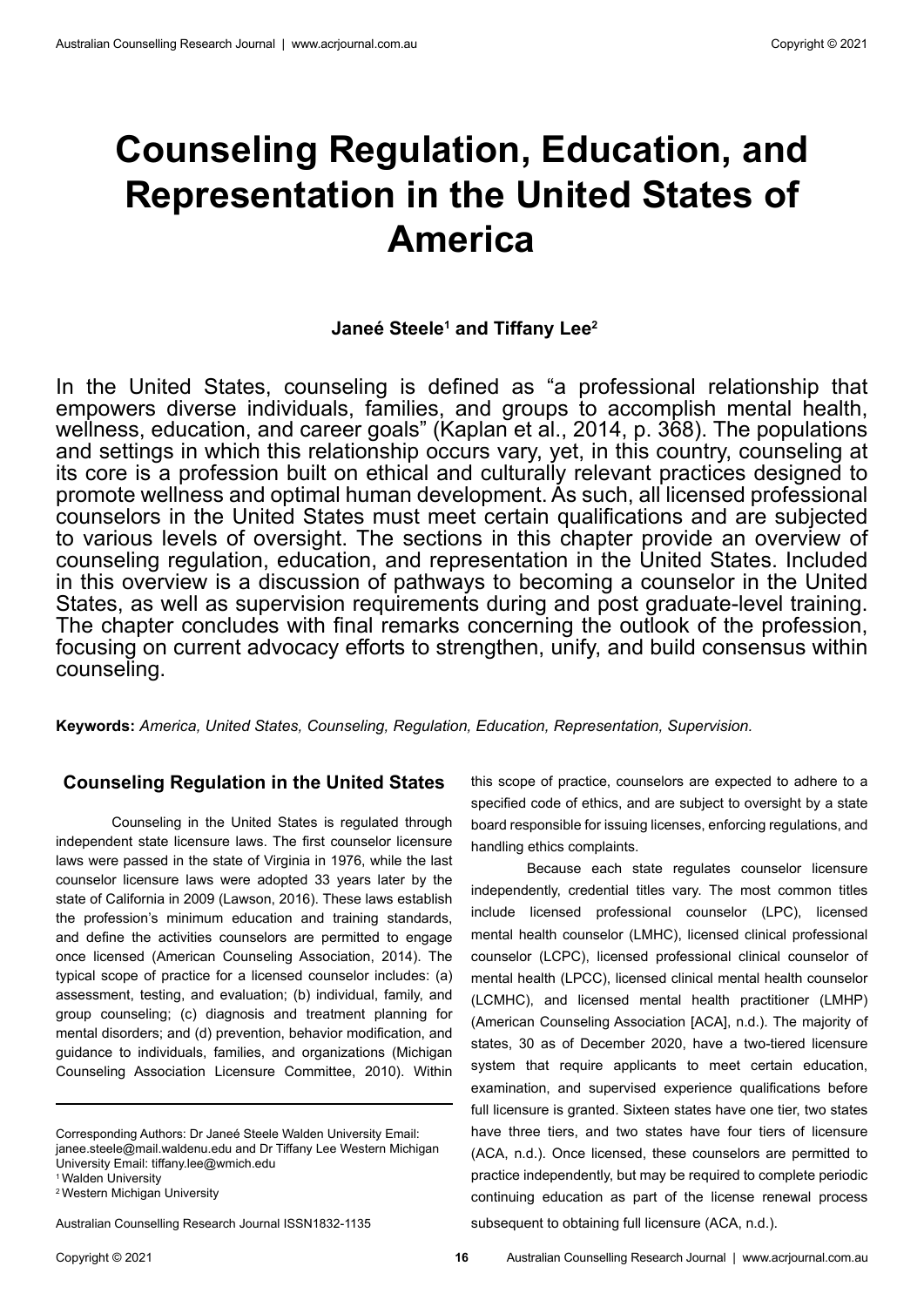#### **Counseling Education in the United States**

For those individuals who wish to pursue a career in counseling, a minimum of a master's degree is required. After receiving a 4-year bachelor's degree (most often in the behavioral health field), individuals may continue their education for typically 2 to 3 more years in order to obtain a master's degree in one of the following specialty areas: (a) addiction; (b) career; (c) clinical mental health; (d) clinical rehabilitation; (e) college counseling and student affairs; (f) marriage, couple, and family; or (g) school. The main accreditation is the Council for Accreditation of Counseling and Related Educational Programs (CACREP), which was formed in 1981. The organization is independent of the American Counseling Association (ACA) but influenced by the ACA through collaborations which maintain and update the standards used to obtain accreditation. Other accrediting bodies do exist (e.g., Masters in Psychology and Counseling Accreditation Council and National Addiction Studies Accreditation Commission). However, CACREP is the primary entity that students seek due to the alignment with their professional identity and the expectation that graduating from a CACREP program will assist with state licensure requirements, as well as some national certifications. Currently, licensure in six states requires the applicant to have graduated from a CACREP accredited program. A change for the counseling field worth noting here is that some accredited training programs provide coursework online through distance learning (e.g., Capella University and Walden University). Institutions have the opportunity to obtain accreditation for fully online programs, as well as a hybrid of face-to-face meetings and online content. If students choose to enroll in a hybrid distance learning program, they may be required to travel and attend classes which can meet all day for several days in a row.

Most master's-level counseling programs are 48 to 60 credit hours (3 or 4 credits per course). Education and training can vary slightly between specializations (e.g., school counseling and clinical mental health counseling); however, content for core courses tends to be guided by the CACREP core standards, and therefore, most institutions have a similar curriculum. For instance, all students will be expected to complete coursework in group dynamics, counseling techniques, multicultural counseling, professional ethics, research methods, etc. Counselors-intraining will also complete a practicum and field internship at the end of their education experience. Some programs have the option of a thesis or capstone project as well and can be more research-focused in nature. Usually, the completion of such work would designate the difference in a master's of arts (MA) or a master's of science (MS) degree.

A doctor of philosophy (PhD) degree does not assist with advancing licensure, as full licensure is most often obtained within a few years post-master's degree. Individuals who desire advanced–level preparation in counseling and supervision complete the PhD in counselor education with the intention of teaching classes, engaging in research, and becoming a leader in the profession as a faculty member in higher education. On average, these programs require between 60 to 70 credit hours (3 or 4 credits per course) after the master's degree is completed. Students usually finish and defend their dissertation research between 3 to 5 years from initiating doctoral-level coursework.

### **Counseling Representation in the United States**

Founded in 1952, the ACA is a not-for-profit, professional and educational organization, and is the largest association exclusively representing professional counselors in various practice settings. There are 56 chartered branches in Europe, Latin America, and the United States. The ACA has four regions, which serve members in those sections of the United States. ACA members also have the opportunity to belong to one or more of the 19 divisions that exist (e.g., Association for Multicultural Counseling and Development, International Association of Addictions and Offender Counselors, Association for Child and Adolescent Counseling). These divisions provide leadership, resources, and information unique to specialized areas and/or principles of counseling. In addition to the ACA, there are other national organizations, albeit smaller in membership numbers but are more specialized by profession, such as the American School Counselor Association and the American Association for Marriage and Family Therapists.

#### **Pathways to Becoming a Counselor in the United States**

Pathways to becoming a counselor in the United States are varied due to the profession's historical development. Counseling in America emerged early in the 20th century, primarily as part of the educational and vocational guidance movements of the era. During this time, counseling in educational settings, first instituted by Jesse B. Davis in 1907, typically consisted of weekly guidance lessons for character building and prevention, while vocational guidance, established through the work of Frank Parsons in 1908 at Boston's Vocational Bureau, focused on preparing young adults to enter the workforce (Atkinson, 2002). These forms of counseling, vocational guidance in particular, continued to grow in the country as World War I and the Great Depression created a need to match returning servicepersons and unemployed workers with jobs. The focus on vocation in counseling continued until the 1940s, when increased psychological services for returning World War II veterans became available through the government's Veterans Administration, and counseling within the general population was extended beyond career into other areas of human development through the work of Carl Rogers (Atkinson, 2002). This extension of counseling to include a focus on general psychological and developmental concerns culminated in 1963 with the passage of the Community Mental Health Act (CMHA), which sought to relocate mental health treatment out of the hospital by establishing communitybased mental health centers throughout the United States (Lawson, 2016).

Until passage of the CMHA in 1963, counselors and psychologists regularly practiced in the same settings. Individuals with counseling or education degrees were even licensed as psychologists, as psychology was the only mental health profession licensed for independent practice at the time (Lawson, 2016). After passage of the CMHA, however, counselors began to be excluded from the profession through civil and criminal litigation, as well as changes that required individuals to hold psychology degrees in order to sit for the psychology exam. As a result, many counselors lost not only their jobs, but their careers as well. In response, counseling's primary professional organization, the American Personnel and Guidance Association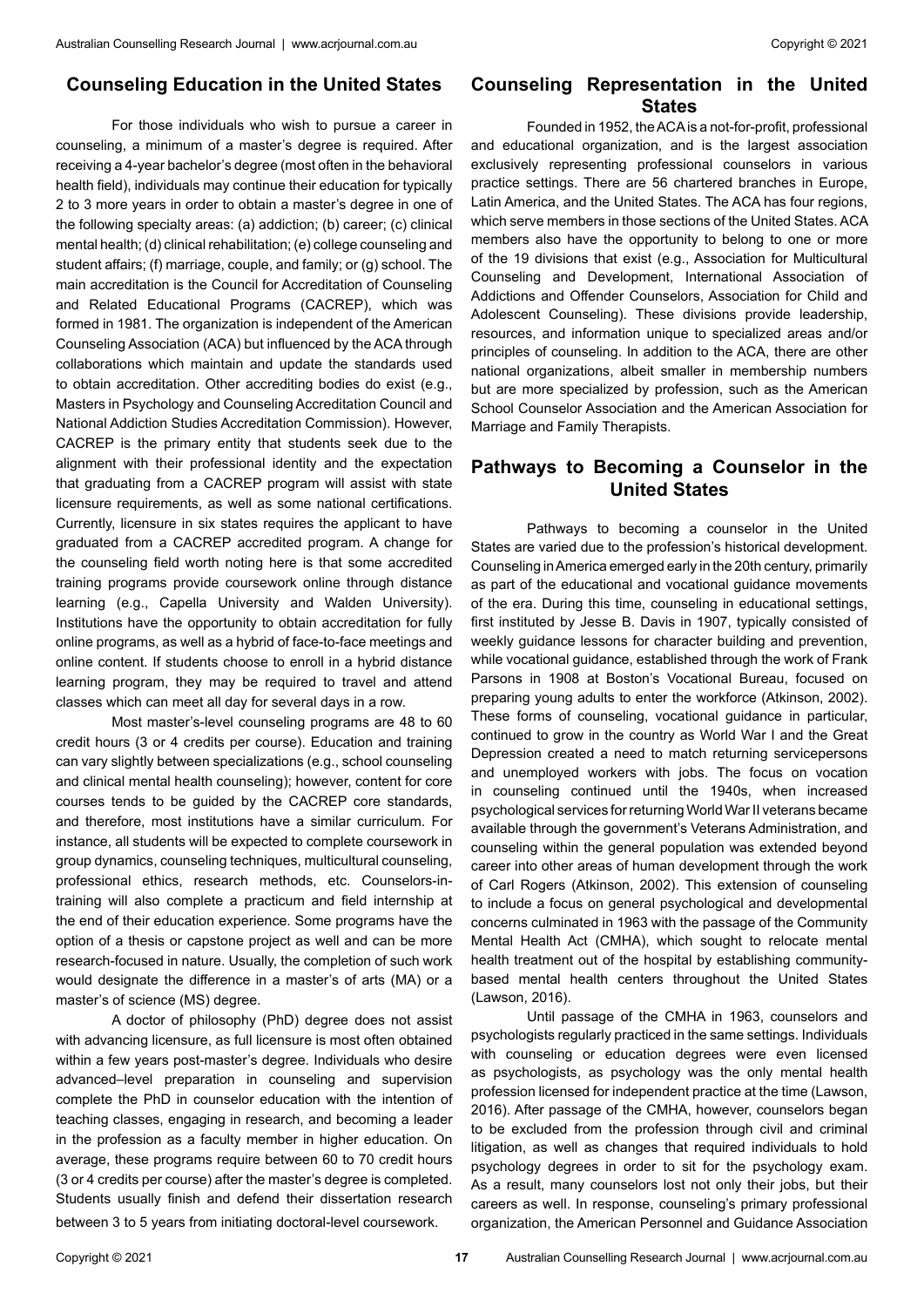(now known as the American Counseling Association), sought to have counseling recognized as a profession within its own right by lobbying for counselor licensure laws in every state. This effort was successful, but spanned three decades from 1975 until 2009 when California became the last of the 50 states to adopt counselor licensure laws (Lawson, 2016).

While counseling is now legally recognized as separate and distinct from other mental health professions, its shared history with related fields continues to be reflected in the various pathways to becoming a counselor in the United States. Many states, for example, allow graduates of programs in fields related to counseling to obtain counselor licensure, provided the graduates have completed coursework in specific content areas (ACA, n.d.). Moreover, individuals licensed as counselors, psychologists, or even clinical social workers are often hired for the same positions in schools and community agencies, and are reimbursed for the same services by insurance companies when in private practice. This overlap among the professions is likely to continue given projections of future employment trends. According to the United States Department of Labor, the projected employment rate of mental health counselors (for years 2019 to 2029) is higher than many other occupations, including similar disciplines. More specifically, the rate is expected to grow 25% during that time, compared to social workers (13%) and psychologists (3%) (Bureau of Labor Statistics, 2020).

## **Supervision of Counseling in the United States**

Supervision of counseling in the United States is required for individuals at both student and professional stages of their careers. Students enrolled in CACREP-accredited counselor education programs must complete two levels of field experience. The first level is a supervised 100-hour counseling practicum that takes place over a minimum of 10 weeks. The second level is a supervised 600-hour internship in the student's area of specialization, which is generally completed over one or two academic terms. According to the 2016 CACREP Standards, students at both levels of field experience must receive at least 1 hour per week of individual or triadic supervision by either a counselor education program faculty member, a doctoralstudent supervisor who is under the supervision of a counselor education program faculty member, or a site supervisor who collaborates with a counselor education program faculty member in accordance with a supervision agreement. Site supervisors must have: (1) a minimum of a master's degree, preferably in counseling, or a related profession; (2) relevant certifications and/or licenses; (3) a minimum of 2 years of professional experience in the specialty area in which the student is enrolled; (4) knowledge of the program's expectations, requirements, and evaluation procedures for students; and (5) relevant training in counselor supervision (CACREP, 2016, p. 16). In addition to individual supervision, practicum and internship students must also participate in an average of 1.5 hours per week of group supervision throughout the practicum or internship experience. A counselor education program faculty member or a student supervisor who is under the supervision of a counselor education program faculty member must provide this form of supervision.

In order to obtain full licensure in the United States. counselors must complete a certain number of supervised postmaster's degree clinical hours, as well as pass a comprehensive examination on counseling practice (American Counseling Association, 2014). Thirty-six states and the District of Columbia require between 3,000 and 3,600 hours of supervised postmaster's degree experience for the highest level of licensure. These hours typically must be completed in no less than 2 years. States with more than two tiers of licensure generally require successively higher numbers of hours to obtain each level of licensure. Most states require supervision to take place faceto-face. Additionally, many states require supervisors to have specialized training in clinical supervision. This training may be obtained as part of doctoral-level counselor education, or through independent training providers. The content of clinical supervision training is focused in areas such as (a) roles and functions of clinical supervisors, (b) models of clinical supervision, (c) mental health–related professional development, (d) methods and techniques in clinical supervision, (e) supervisory relationship issues, (f) cultural issues in clinical supervision, (g) group supervision, (h) legal and ethical issues in clinical supervision, and (i) evaluation of supervisee competence and the supervision process (Center for Credentialing & Education, n.d.). Individuals who complete training in clinical supervision through an independent credentialing agency may earn certifications such as the approved clinical supervisor (ACS) credential, which is granted by an independent not-for-profit credentialing agency known as the Center for Credentialing and Education. To receive the ACS credential, counselors must: (a) have an earned master's degree or higher in a mental health field, (b) be licensed or certified as a mental health provider, (c) complete specialized training in supervision, (d) provide proof documenting at least 100 hours of supervision, (e) have at least 5 years and 4,000 hours of mental health counseling experience, and (f) develop a professional disclosure detailing supervision training and experience to be provided to all supervisees.

### **Concluding Remarks About Counseling in the United States**

This chapter provided an overview of counseling regulation, education, and representation in the United States. As discussed, since its beginnings in the early 20th century, counseling in this country has undergone a transition from a field focused primarily on educational and vocational guidance, to a profession of independently licensed mental health practitioners with specialized knowledge of psychological and human development principles (Atkinson, 2002). While counseling licensure laws have recently been obtained in all 50 states, the field's primary professional organizations continue to engage advocacy efforts aimed at strengthening, unifying, and building consensus within the profession. One of the most visible efforts has been the 20/20: A Vision for the Future of Counseling initiative, which is led by the American Counseling Association and 30 other participating organizations. This initiative focuses on advancing the profession by addressing several key issues in counseling, including outlining specific principles for strengthening and unifying the profession (Kaplan & Gladding, 2011); building a consensus definition of counseling (Kaplan et al., 2014); and developing a consensus licensure title and scope of practice as part of a larger scale counselor license portability project (Kaplan & Kraus, 2018). While several gains have been made, leaders within the field note much more work is needed in order to achieve even greater unification across the profession,